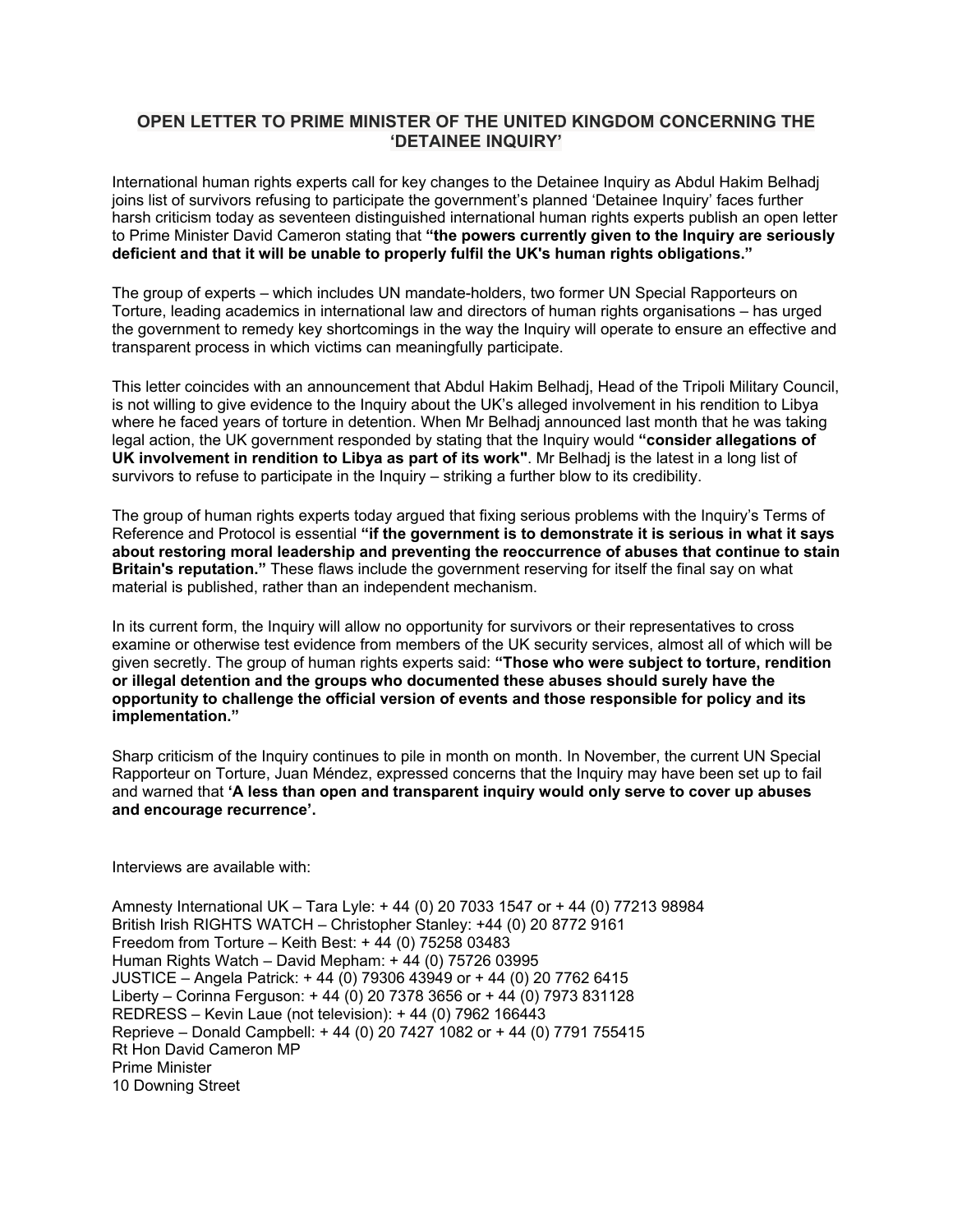London SW1 2AA 6 January 2012

Dear Prime Minister,

We write in connection with revelations in recent months that the UK was involved in renditions to Libya and indications that the 'Detainee Inquiry' will include these new allegations in its investigation of whether the UK government was implicated in the improper treatment of detainees in overseas counter-terrorism operations.

We believe that the latest developments reinforce the case for an effective and independent inquiry into allegations of UK complicity in the mistreatment of detainees overseas. While your announcement of this Inquiry in 2010 was widely welcomed in the UK and

internationally, there is growing concern that the powers currently given to the Inquiry are seriously deficient and that it will be unable to properly fulfil the UK's human rights obligations. Without substantial changes, it will not get to the truth of Britain's involvement or ensure such abuses do not occur again.

The Inquiry has consequently failed to secure the support of victims. Abdul Hakim Belhadj, who has announced his decision to sue the British government in relation to his rendition to Libya, adds his name to a list of those who will not be participating in the Detainee Inquiry. We strongly urge the Government to revisit the Inquiry's Terms of Reference and Protocol to address the key problems outlined below.

At present, the Inquiry lacks the powers to decide which documents or evidence to publish. While the Inquiry can argue for publication, the government has wide grounds for refusal and the final say rests with the Cabinet Secretary, who is of course answerable to the government. While some documents may need to be kept secret for legitimate national security reasons,

there should be a presumption in favour of openness with the final decision on disclosure resting not with the government but with an independent body.

In its current form, the Inquiry also prevents the meaningful participation of victims, their representatives and other interested parties. With the exception of the heads of agencies, all members of the security services will give evidence behind closed doors, and there will be no opportunity effectively to cross examine or otherwise challenge that evidence. Those who were subject to torture, rendition or illegal detention and the groups who documented these abuses should surely have the opportunity to challenge the official version of events and those responsible for policy and its implementation. The Inquiry is most unlikely to get the full

picture and to identify all the policy failures and abuses without this.

We believe that revising the Inquiry's Terms of Reference and Protocol to remedy these shortcomings is essential if the government is to demonstrate it is serious in what it says about restoring moral leadership and preventing the reoccurrence of abuses that continue to stain Britain's reputation.

Yours sincerely,

- a. Clare Algar, Executive Director of Reprieve
- b. Kate Allen, Director of Amnesty International UK
- c. Keith Best, Chief Executive of Freedom from Torture
- d. Silvia Casale, former President of the European Committee for the Prevention of Torture and former Chairperson of the UN Sub-Committee on the Prevention of Torture
- e. Shami Chakrabarti, Director of Liberty
- f. Malcolm Evans OBE, Professor of International Law at the University of Bristol and Chair of the UN Sub-committee on the Prevention of Torture